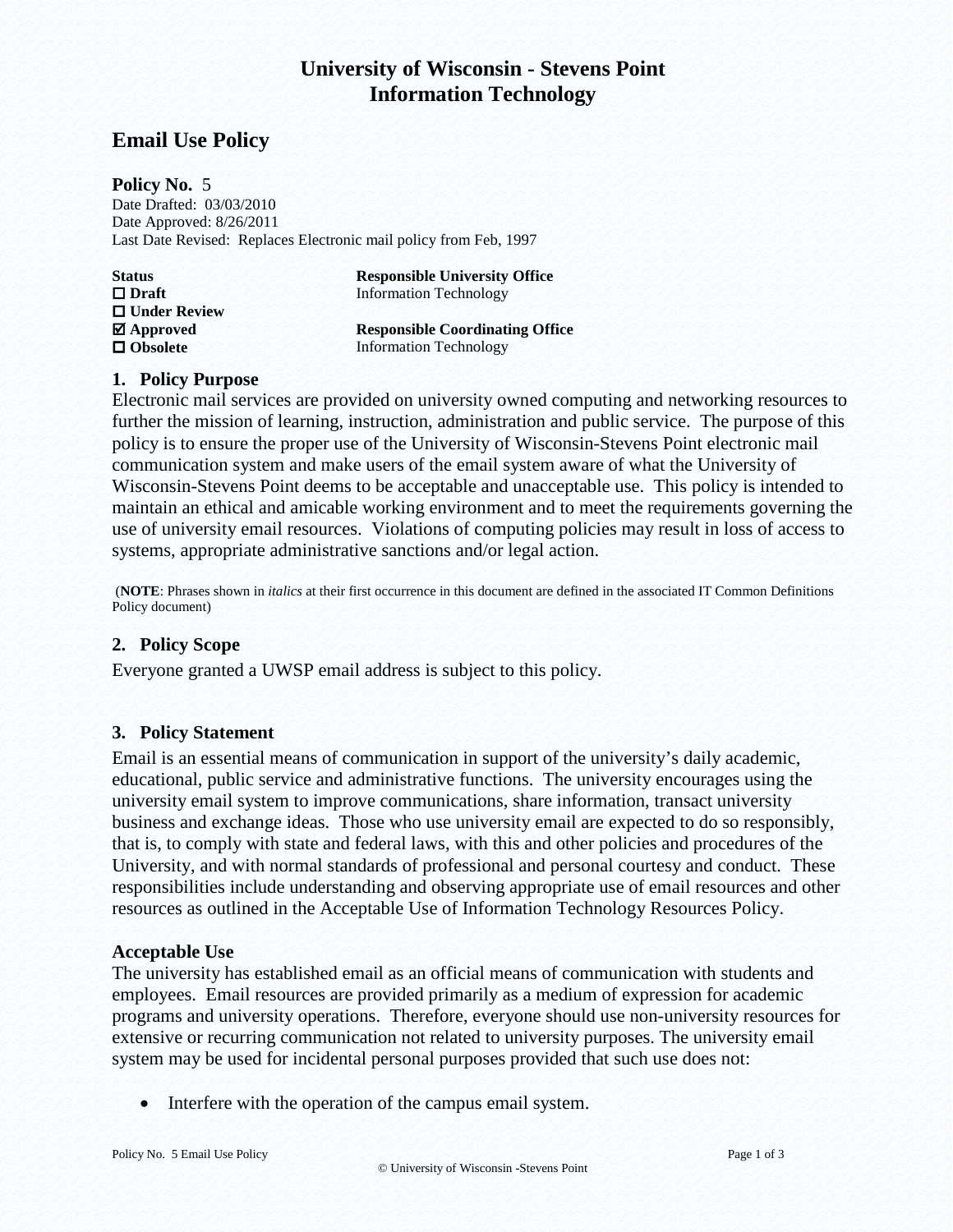- Burden the University with noticeable incremental cost.
- Interfere with the user's employment obligations.

Each user is responsible for using the email system with normal standards of professional and personal courtesy in an ethical and lawful manner.

#### **Unacceptable Use**

Unacceptable and inappropriate behavior includes, but is not limited to:

- Using your university email account to join email based special interest groups for personal purposes (e.g., gardening, food, coupons, eBay, shopping, fantasy gaming, investment email lists, etc.).
- Allowing anyone else to use your email account. You are responsible for any correspondence originating from your account.
- Sending or forwarding High Risk Highly Sensitive data as defined in the Institutional Data Access and Protection Policy without proper authorization or without using required encryption.
- Sending a campus wide mailing or a mailing to large groups of people without first checking with the email administrator [\(postmaster@uwsp.edu\)](mailto:postmaster@uwsp.edu).
- Using email to harass, intimidate or otherwise annoy another person, such as broadcasting unsolicited messages or sending unwanted email, is expressly prohibited. This also applies to material originating from this campus but sent to other sites or persons on the Internet.
- Sending chain letters, email hoaxes, viruses, worms, spyware, or any form of malware.
- Using the email system for personal gain or for commercial activities not associated with the university.
- Using a pseudonym or writing anonymous mail that appears to disassociate you from responsibility for your actions is almost always inappropriate. Concealing or misrepresenting your name or affiliation to mask irresponsible or offensive behavior is a serious abuse. Using identifiers of other individuals as your own constitutes fraud.
- Attempting to gain access to another person's email files or to use another person's email account unless permission was granted by the proper authorities.
- Sending or forwarding material that could be construed as obscene, threatening, offensive, or libelous.
- Sending materials to a mailing list which are not consistent with the purpose of the mailing list.

#### **Public Records Requests**

Personal and university related email of university faculty, staff, student employees, and student organizations may be considered to be a public record. Email messages in your mailbox (either on the server or on your workstation) may need to be provided if requested. When an email message